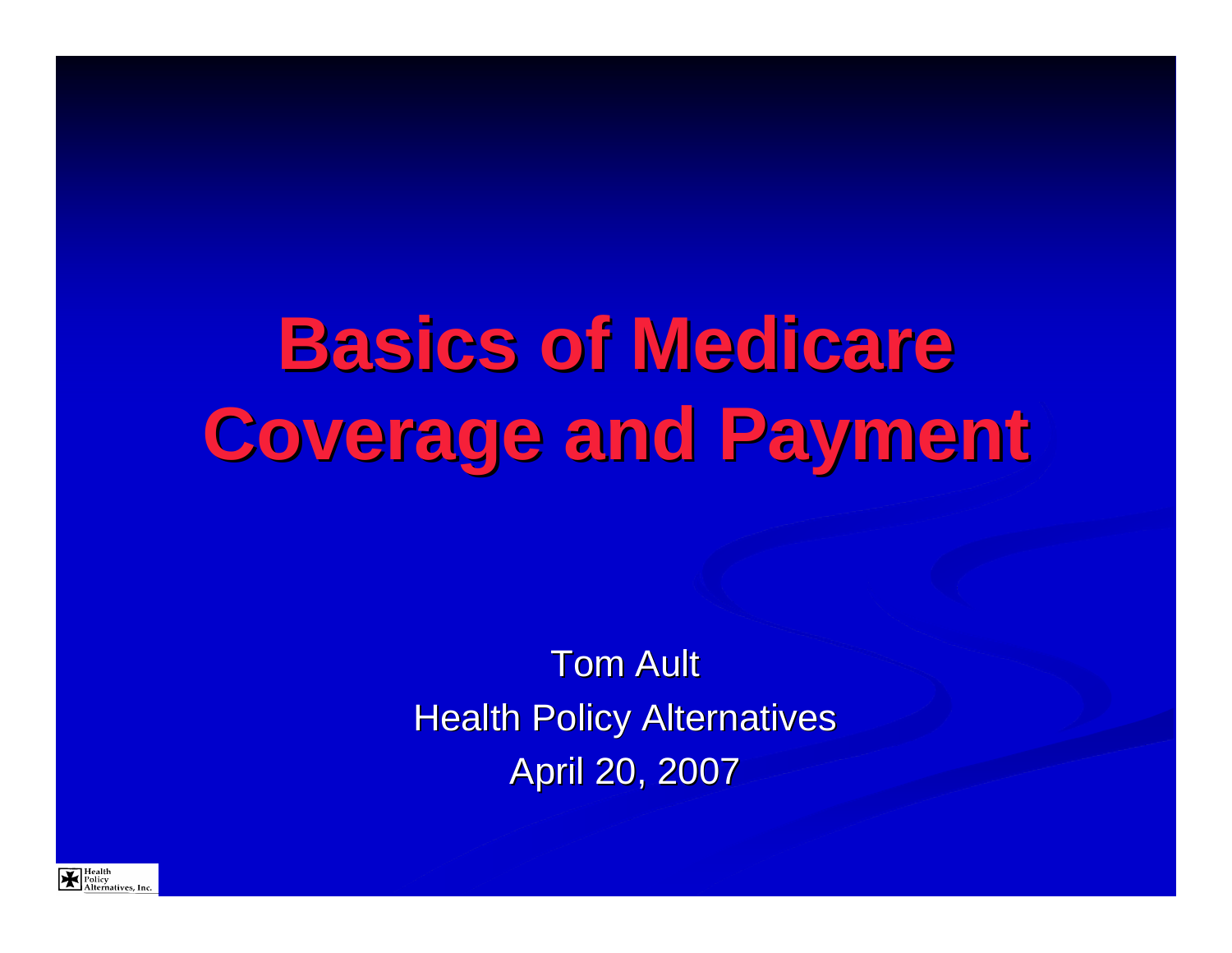**Two Pathways for Medicare Coverage Decisions Coverage Decisions**

**n National coverage decisions (NCDs) > Developed by CMS** » Only 10% of covered items fall under an NCD **T E Local coverage decisions (LCDs) Example 2 Developed by local Medicare contractors &** ► Contractors for Parts A (FIs) + B (carriers) + DME (Regional DMERCs)

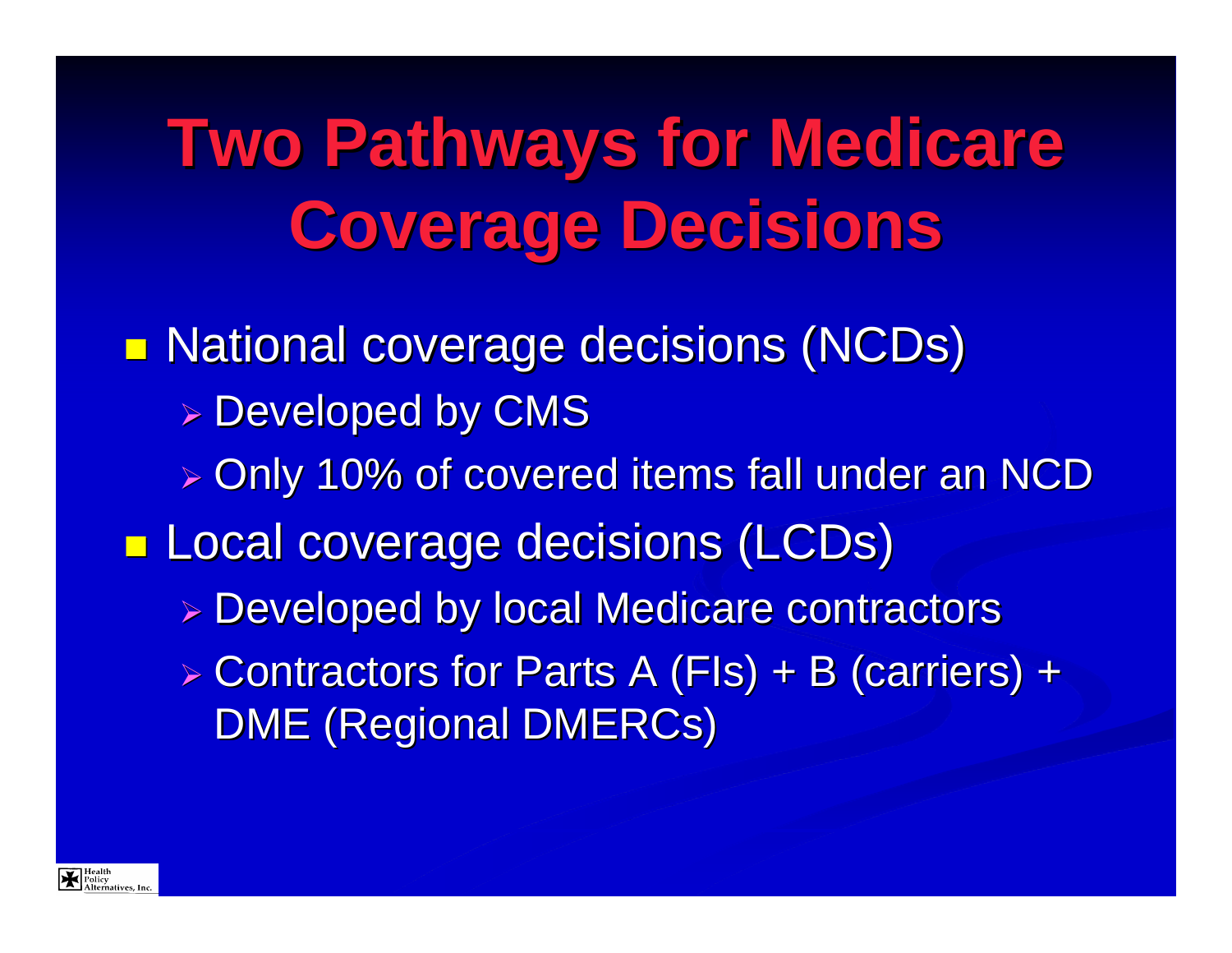

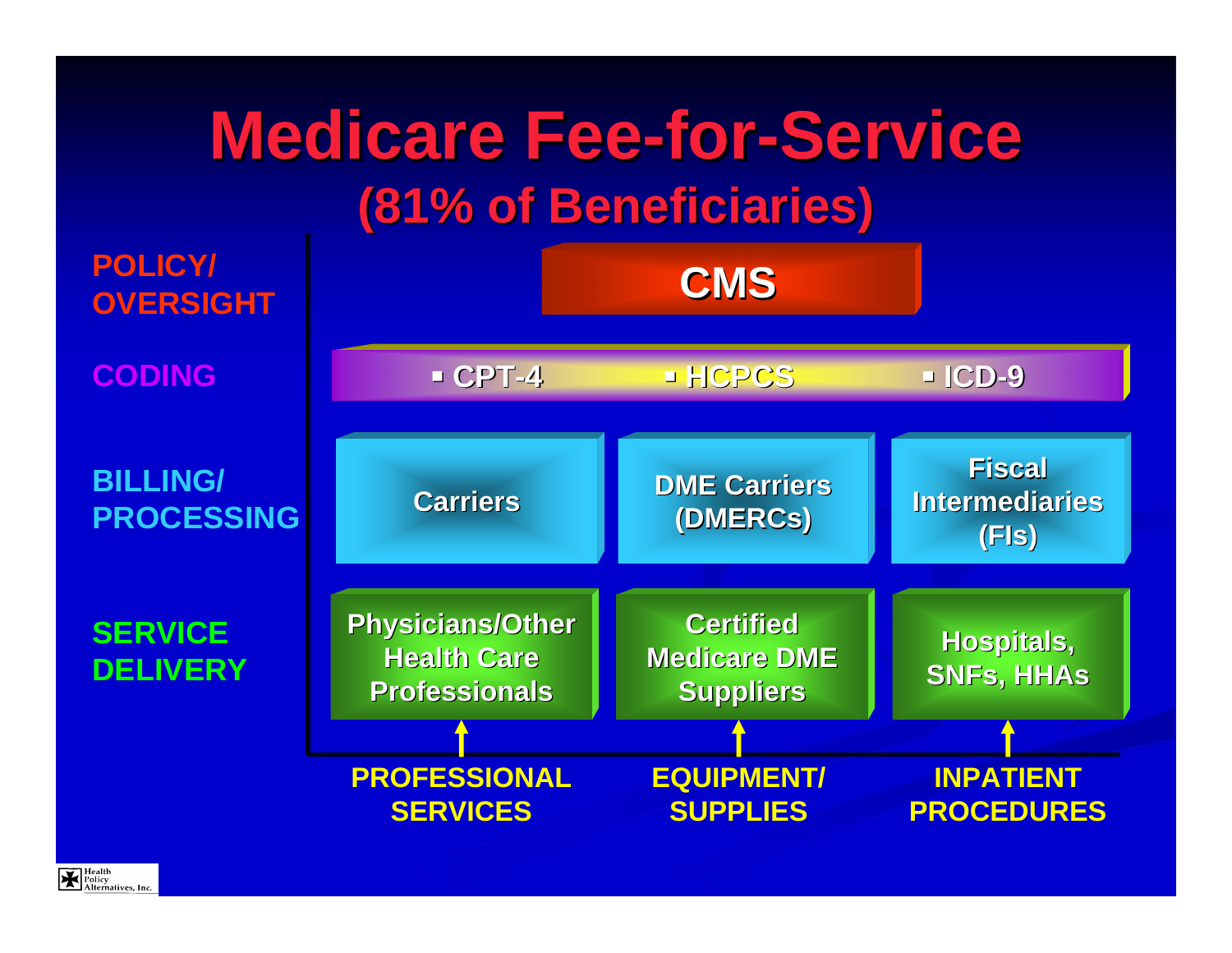## **Payment Systems Vary by Type and Site of Service Site of Service**

| <b>Site/Type of Service</b>         | <b>Payment Mechanism</b>                    |
|-------------------------------------|---------------------------------------------|
| <b>Inpatient hospital PPS</b>       | <b>DRGs</b>                                 |
| <b>Outpatient hospital PPS</b>      | <b>APCs</b>                                 |
| <b>Skilled Nursing Facility PPS</b> | <b>Per Diem (case mix adjusted)</b>         |
| <b>Physician</b>                    | <b>Fee schedule (RBRVS)</b>                 |
| <b>Durable Medical Equipment</b>    | <b>DMEPOS Fee schedule</b>                  |
| <b>Clinical Laboratory</b>          | <b>Clinical Lab Fee schedule</b>            |
| <b>Home Health</b>                  | <b>Episodes of care (case mix adjusted)</b> |
| <b>Covered drugs/biologicals</b>    | <b>Mostly Average Sales Price (ASP)</b>     |

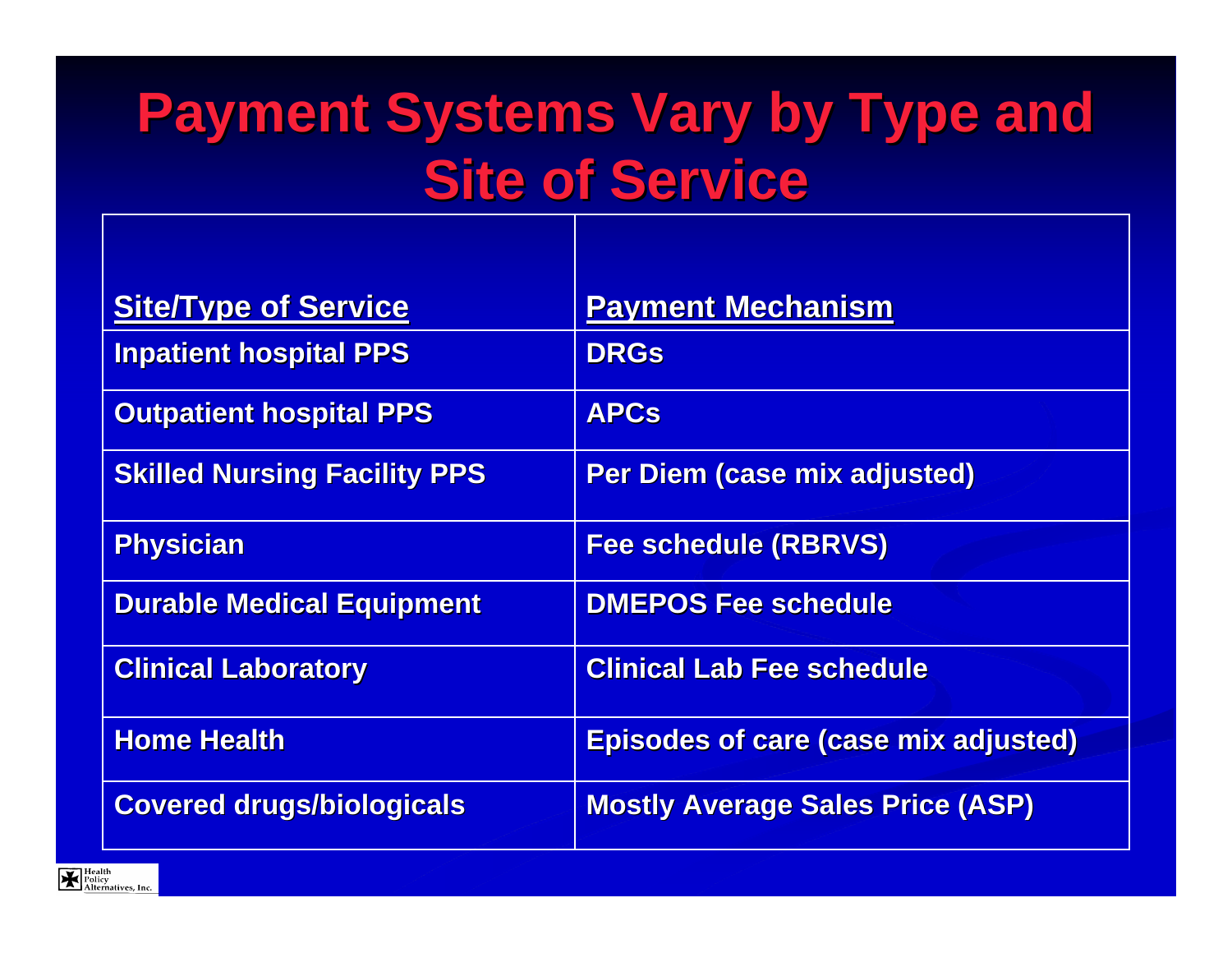## **Physician Fee Schedule Physician Fee Schedule**

- **I** Implemented 1993
- Payments calculated based on the relative costs of resources required to provide medical services
- **Three components** 
	- ⊳ Physician Work -- about 53%
		- \$40 billion
	- $\triangleright$  Practice Expense -- about 43%  $\triangleright$ 
		- \$32 billion
	- **▶ Malpractice -- about 4%** 
		- \$3 billion
- Each component is assigned a relative value unit (RVU)
- **Summed RVUs are multiplied by a dollar conversion** Summed RVUs are multiplied by a dollar conversion factor to calculate payment
	- $\triangleright$  Payments adjusted for geographical location
- $\Box$ Most surgical services are paid on a global basis

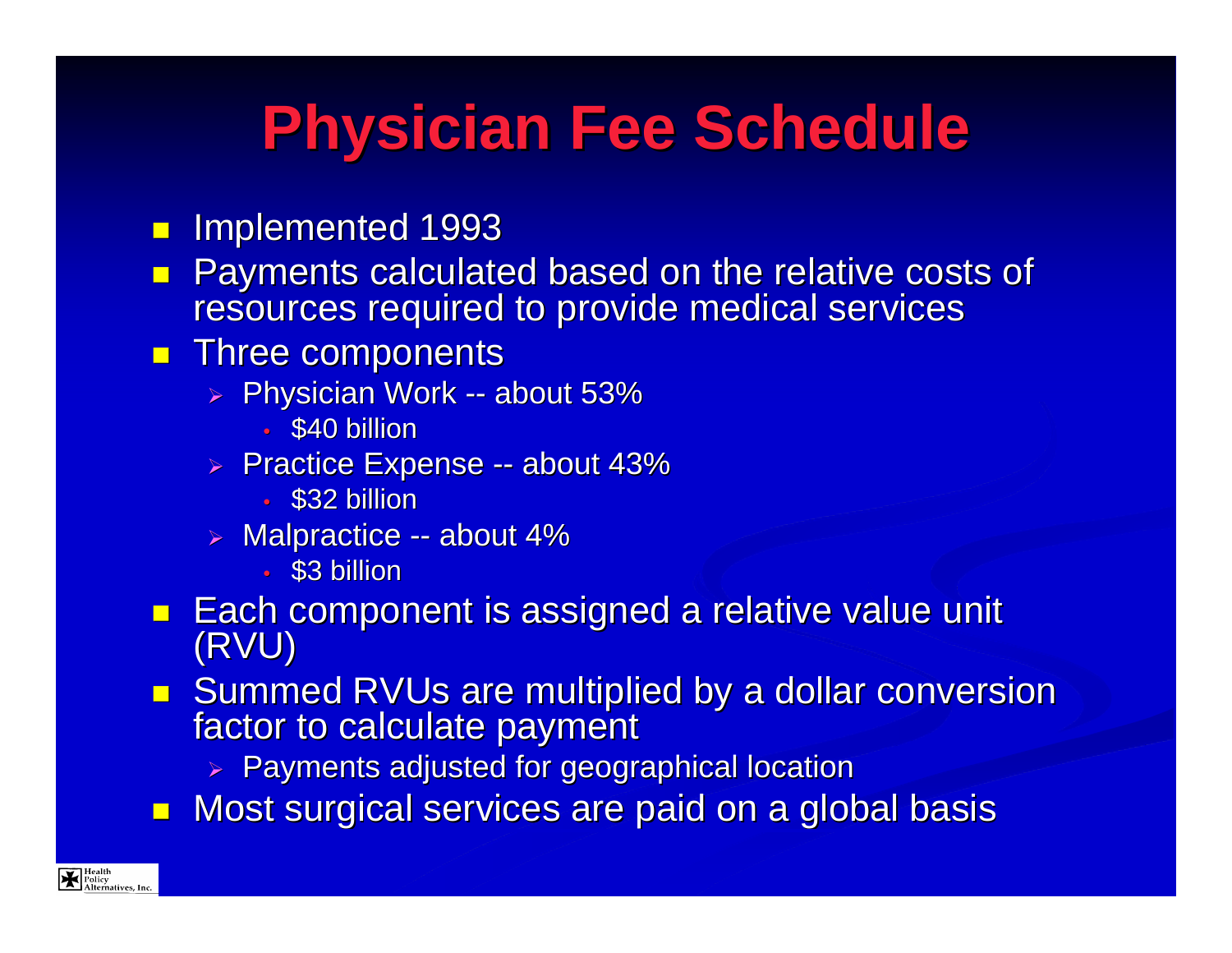### **Medicare Physician Payments: Facing a Cliff**

- May 1, 2006 Trustees Report projects physician<br>May 1, 2006 Trustees Report projects physician<br>updates of about -5 percent for at least 9 updates of about -5 percent for at least 9<sup>2</sup> consecutive years, from 2007 through 2015
- By 2015, payment rates will fall by more than 35 percent compared to 2001
	- ¾ cost of providing care, as measured by the MEI, is projected cost of providing care, as measured by the MEI, is projected to increase 40 percent over the period 2001 to increase 40 percent over the period 2001 -2015
- Negative updates will continue after 2015, which is<br>beyond current trustees report projection
- **Negative updates are driven by the SGR** – "Sustainable Growth Rate " $"$  – which limits volume and  $"$ intensity growth to growth in real GDP

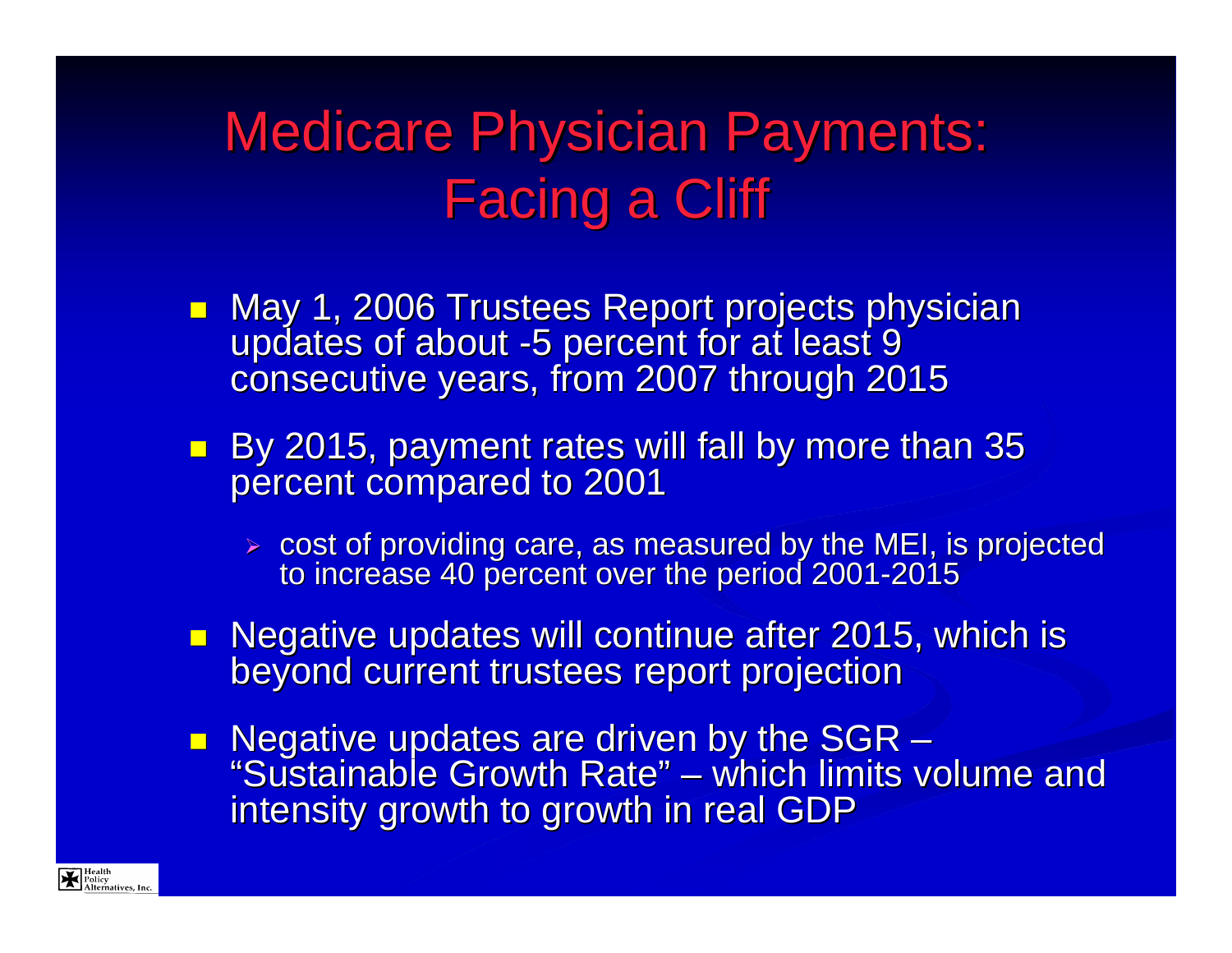# MedPAC SGR Report

Future Cuts: 2008-2015



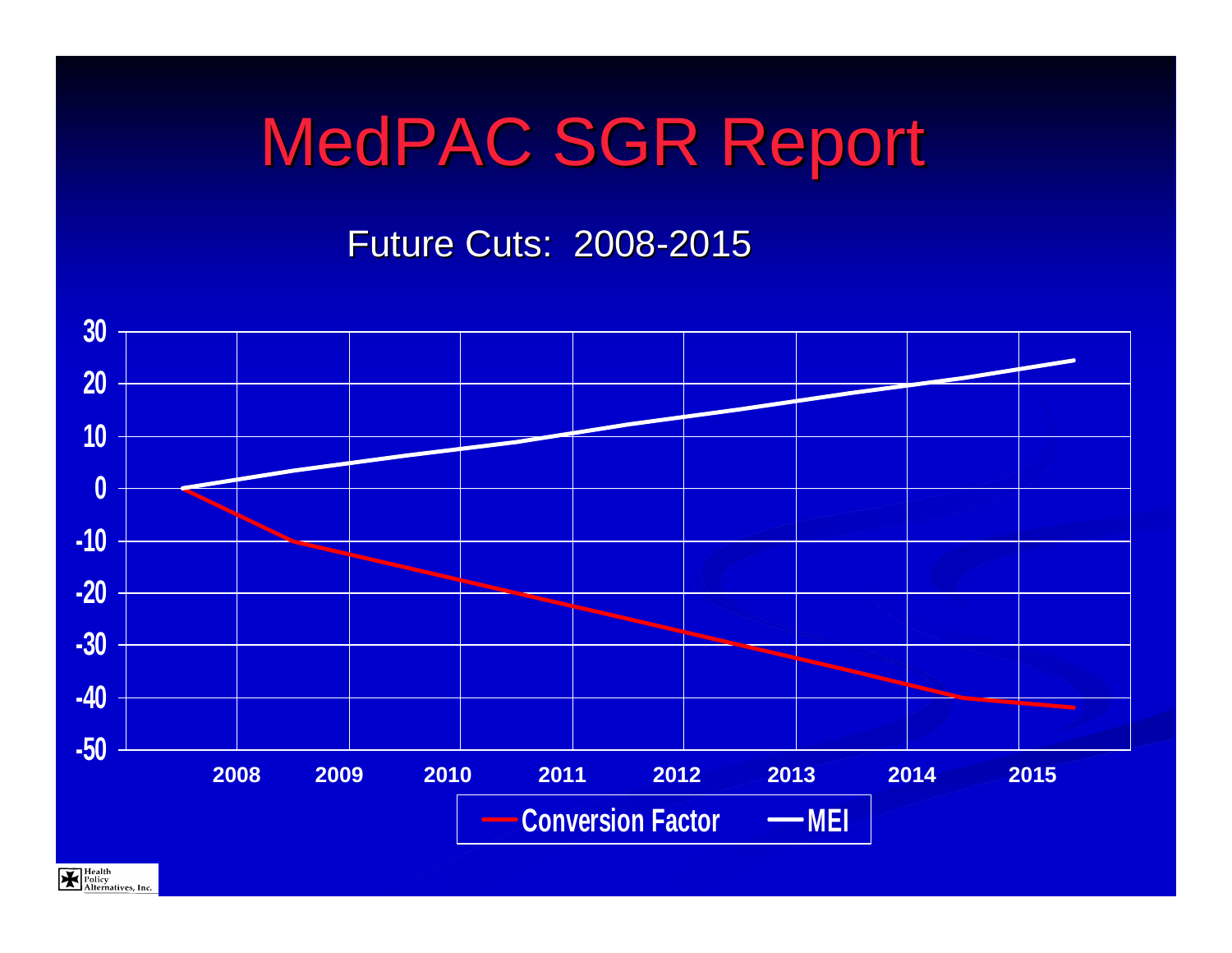#### **SGR Structural Problem: Volume and** Intensity Growth Exceeds GDP



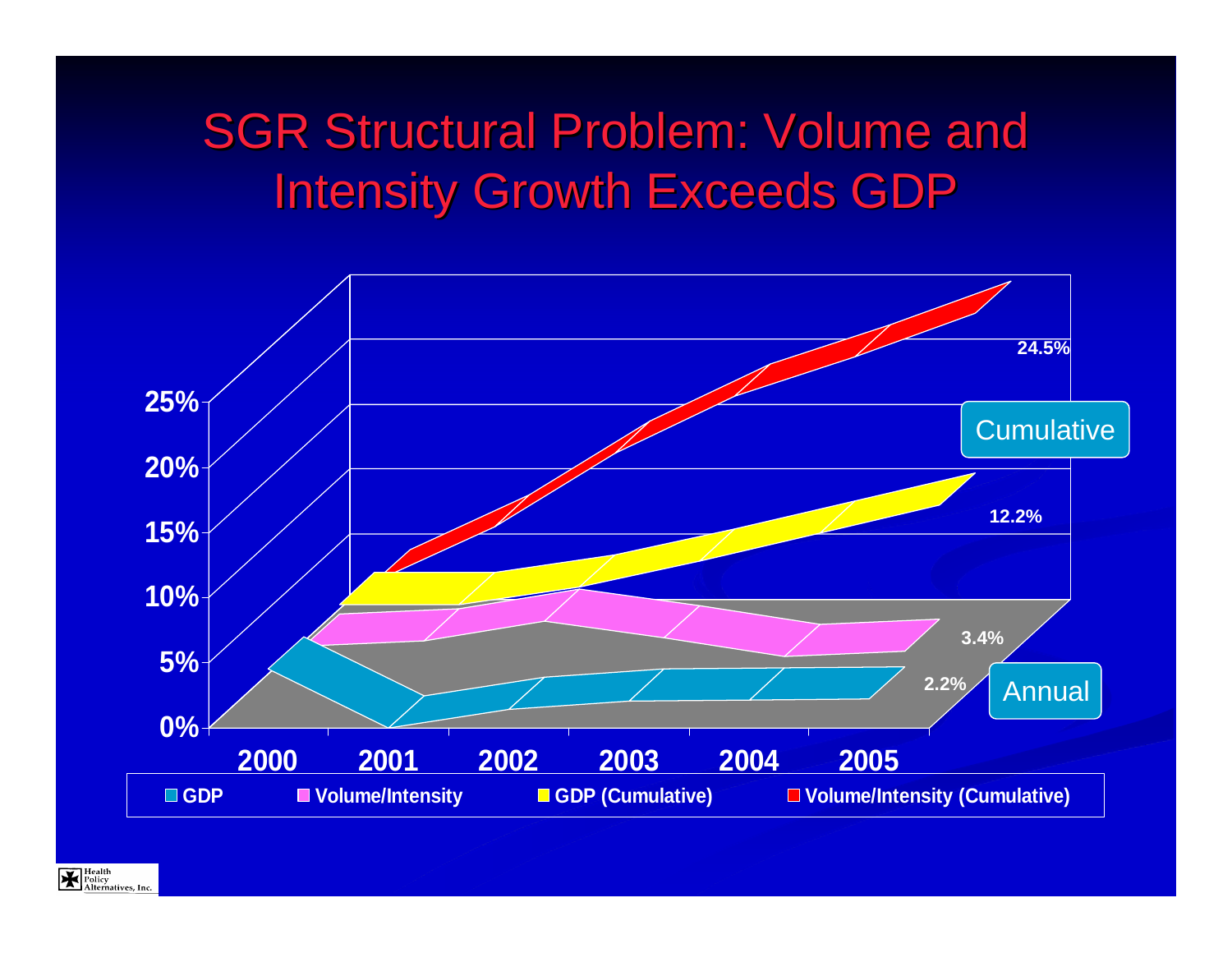#### **Fixing the Physician Update Problem**

#### ■ Even a 10-year rate freeze is expensive

- ¾ \$180 billion in Federal dollars that would increase the Federal deficit by the same amount
- ¾ \$50 billion in increased beneficiary premiums
- CMS has not made administrative changes that could reduce budget score for legislation

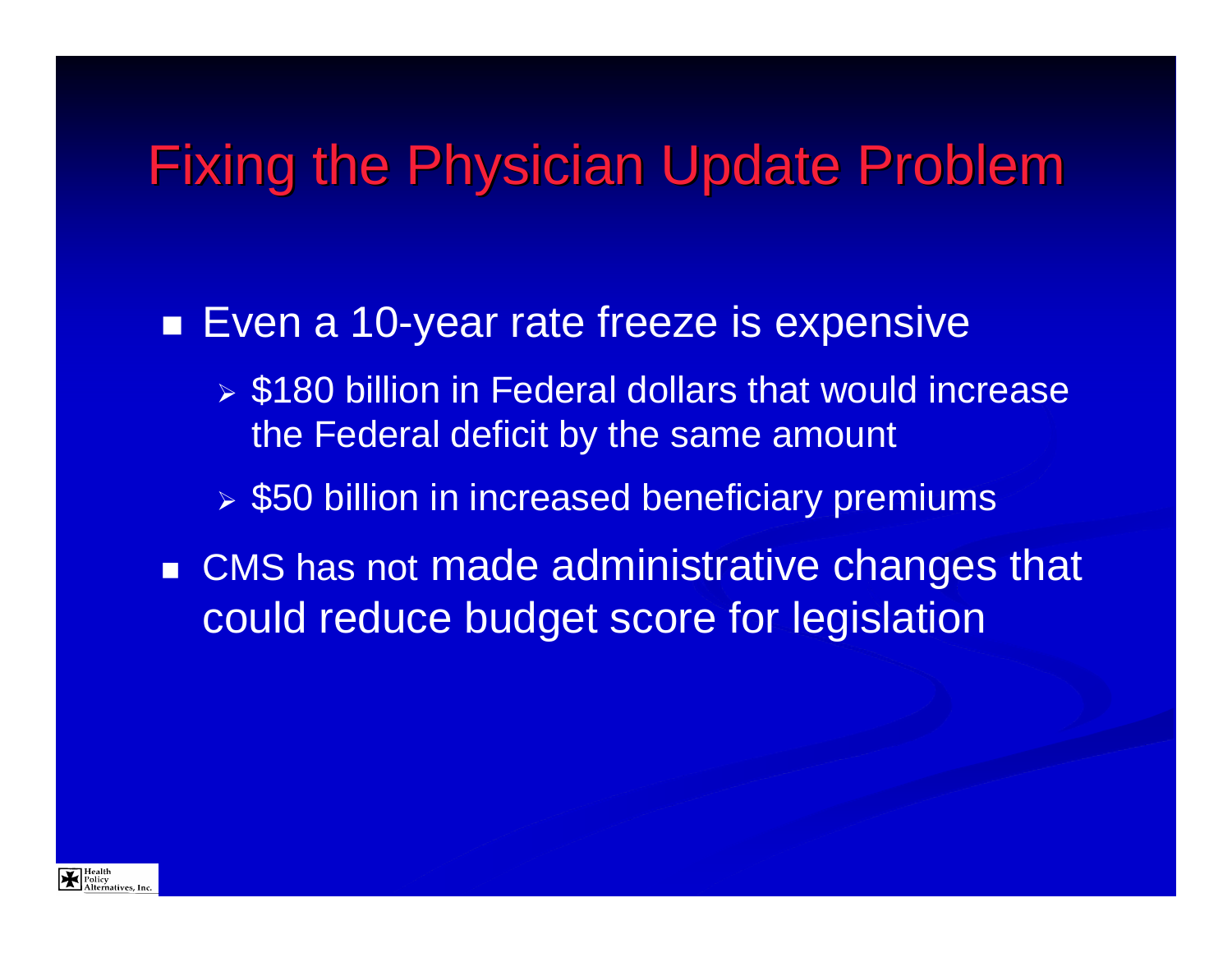# **Medicare Monthly Part B Premiums Are Rising Significantly**



*Part B premium increased from \$50 in 2001 to \$93.50 in 2007; 2007 increase will be lowest since 2001*

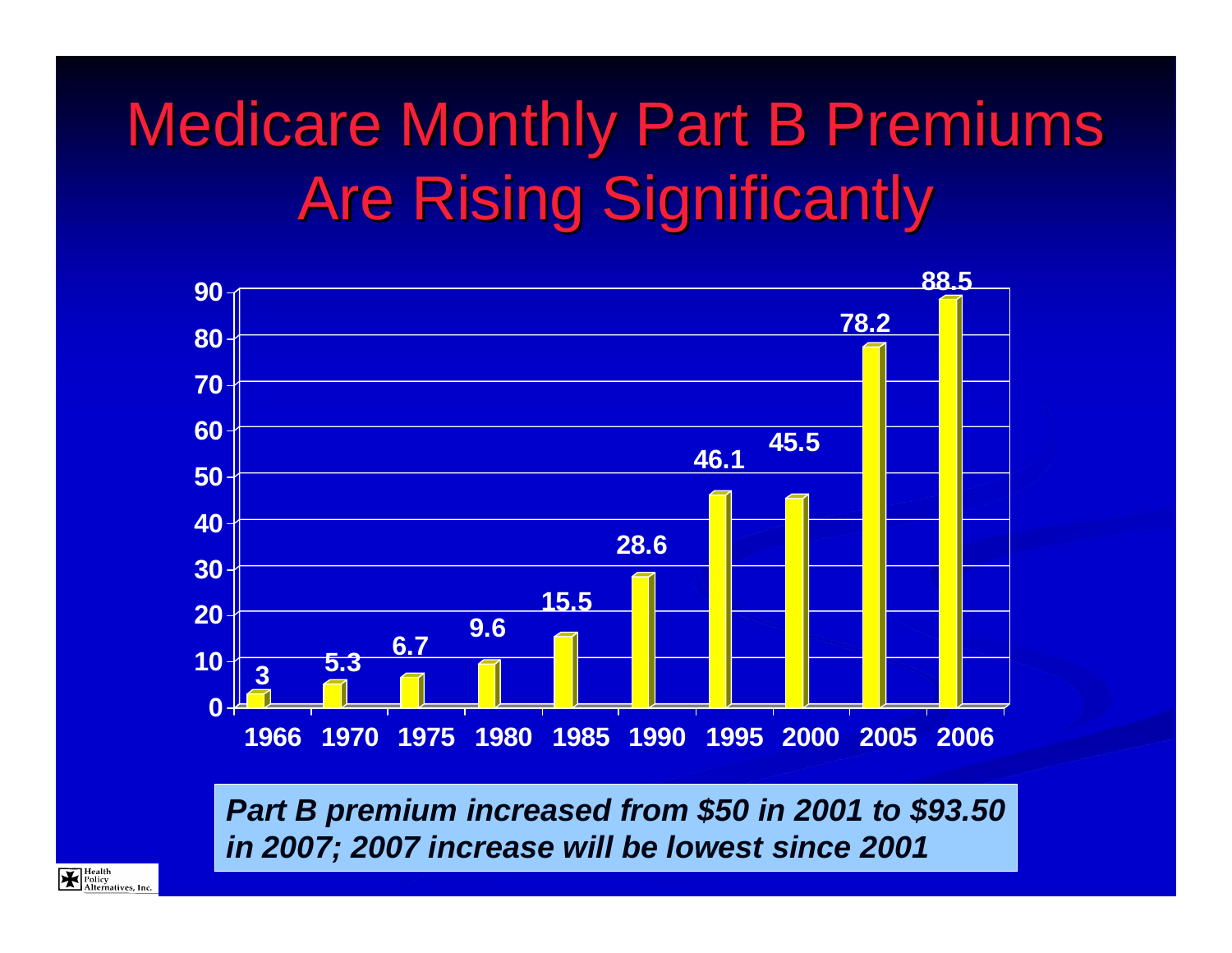## **Hospital Outpatient Prospective Hospital Outpatient Prospective Payment System (OPPS) Payment System (OPPS)**

- **Retain Ambulatory Patient Classification (APC)**
- **An APC is roughly equivalent to a procedure; a** clinic or ER visit; or an item, such as a drug or device
	- > Identified by a CPT or HCPCS code
- **Generally, a separate payment is made for each Generally, a separate payment is made for each** item or service provided during an outpatient visit
	- $\triangleright$  Payments based on relative median costs of services in an **APC compared to all APCs**
	- ► Rates include certain packaged items (anesthesia, supplies, certain drugs, and the use of recovery/observation rooms)

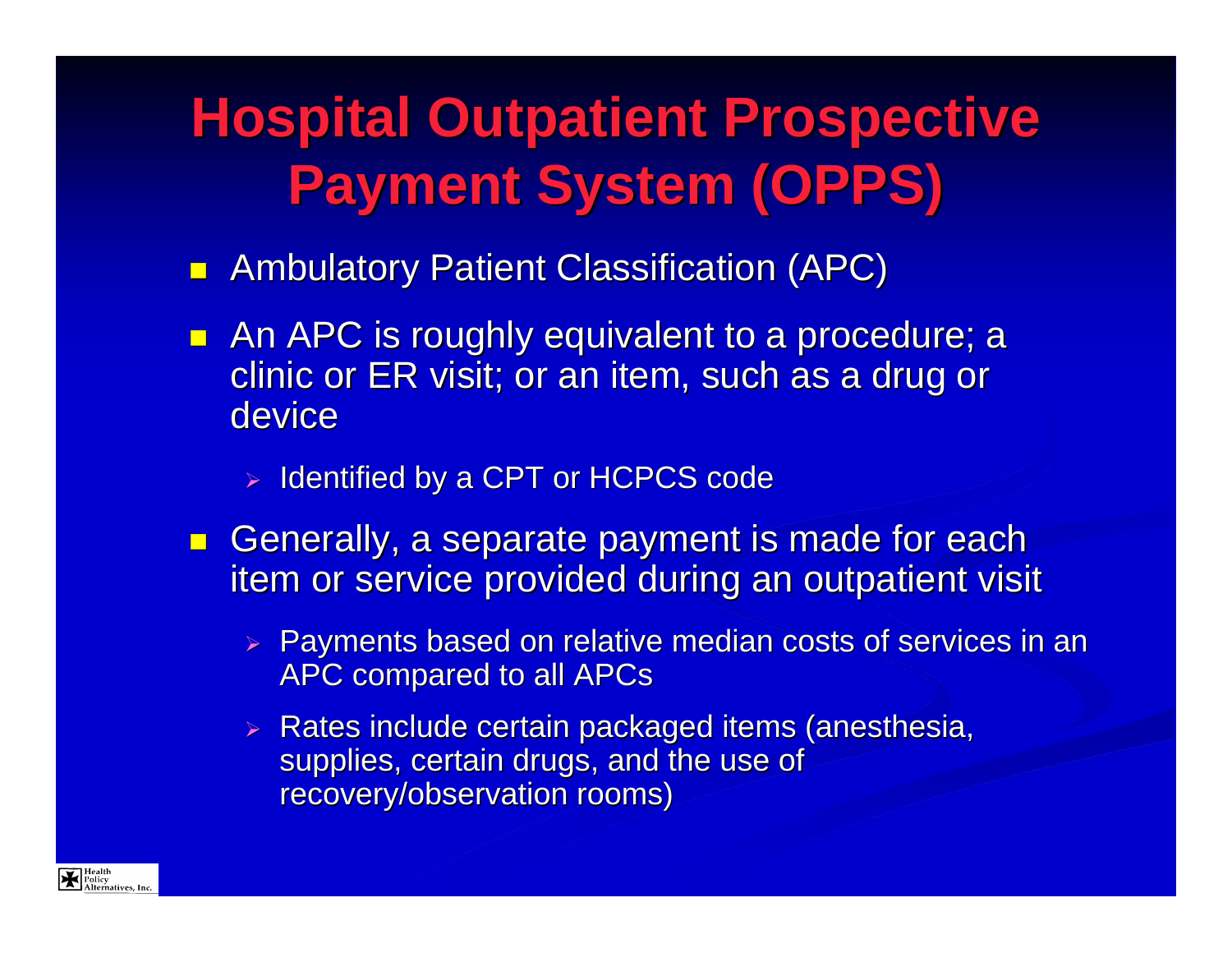#### **OPPS Impact on Hospitals, 2003 -2006**

|                        | 2003  | 2004         | 2005  | 2006  | <b>Cumulative</b> |     |
|------------------------|-------|--------------|-------|-------|-------------------|-----|
| <b>Market Basket</b>   | 3.50% | 3.40%        | 3.30% | 3.70% | 14.64%            |     |
| <b>All Hospitals</b>   | 3.70% | 4.50%        | 4.00% | 2.30% | 15.29%            |     |
| <b>Urban Hospitals</b> | 3.10% | 4.30%        | 3.90% | 2.00% | 13.96%            |     |
| <b>Large Urban</b>     | 3.10% | 4.20%        | 3.90% | 1.20% | 12.96%            |     |
| <b>Other Urban</b>     | 3.10% | 4.40%        | 3.90% | 2.80% | 14.97%            |     |
| <b>Rural</b>           | 6.20% | 4.90%        | 4.50% | 3.90% | 20.96%            |     |
| <b>Major Teaching</b>  | 2.70% | 3.70%        | 2.60% | 1.00% | 10.36%            |     |
| <b>Cancer</b>          | 0.40% | <b>3.20%</b> | 0.70% |       | 4.34%             | 6.4 |

**6.4%**



*Source: CMS Regulation Impact Tables*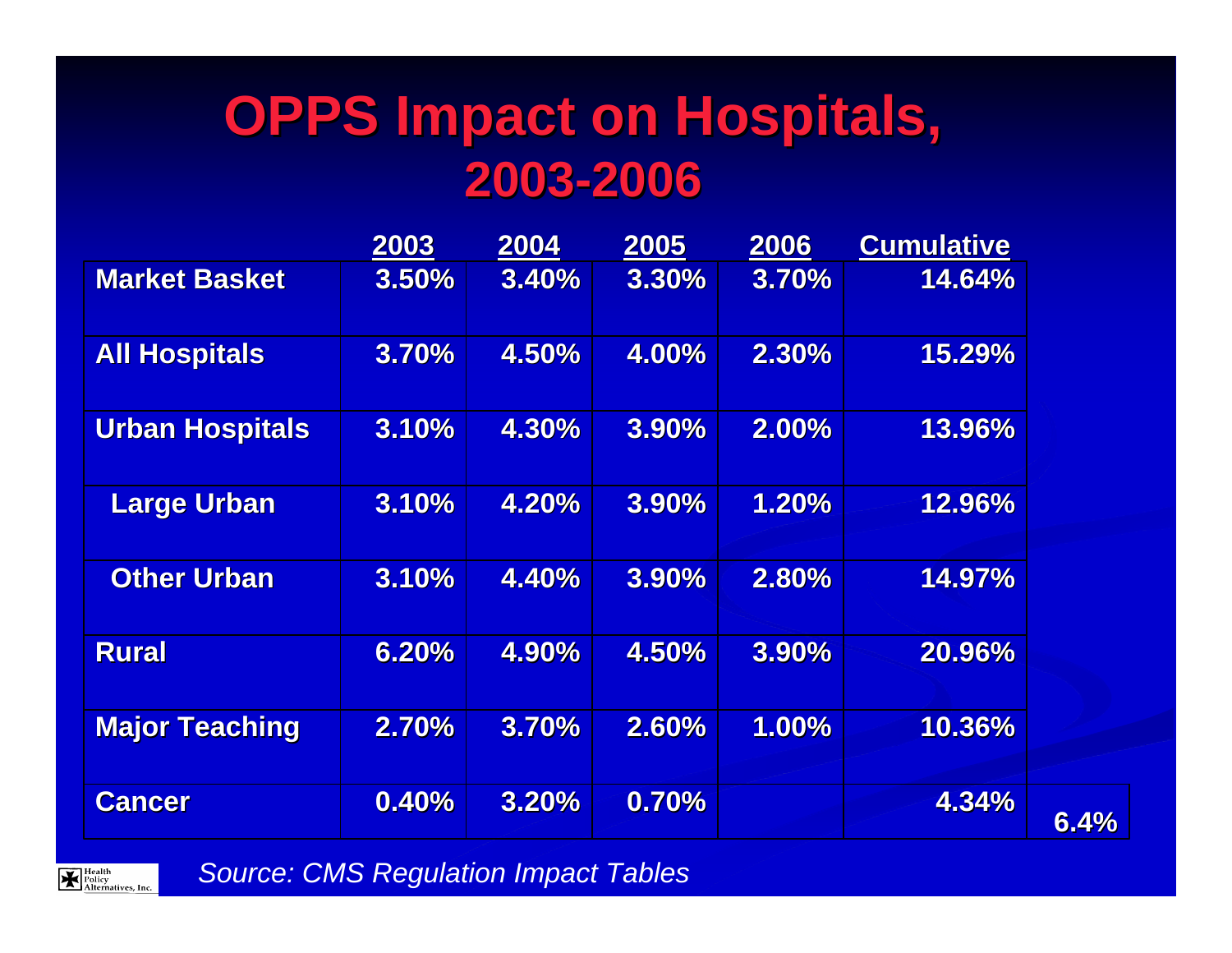## **Inpatient Hospital PPS Inpatient Hospital PPS**

- **All-inclusive, fixed payment per admission determined** by DRG (Diagnosis Related Group)
- **Bundled hospital payment** – covers all services over hospital stay except physician/practitioner services
- Guiding Philosophy: hospitals should make both<br>clinical and economic decisions clinical and economic decisions
- $\blacksquare$  What is a DRG?
	- $\triangleright$  Patient classification system used to categorize different types of inpatients
	- > DRGs set out patient classes based on severity of illness that take into account resource demands and costs experienced by the hospital
	- ► Relative payment weights are calculated for a DRG based on<br>its average costs relative to average costs for all DRGs

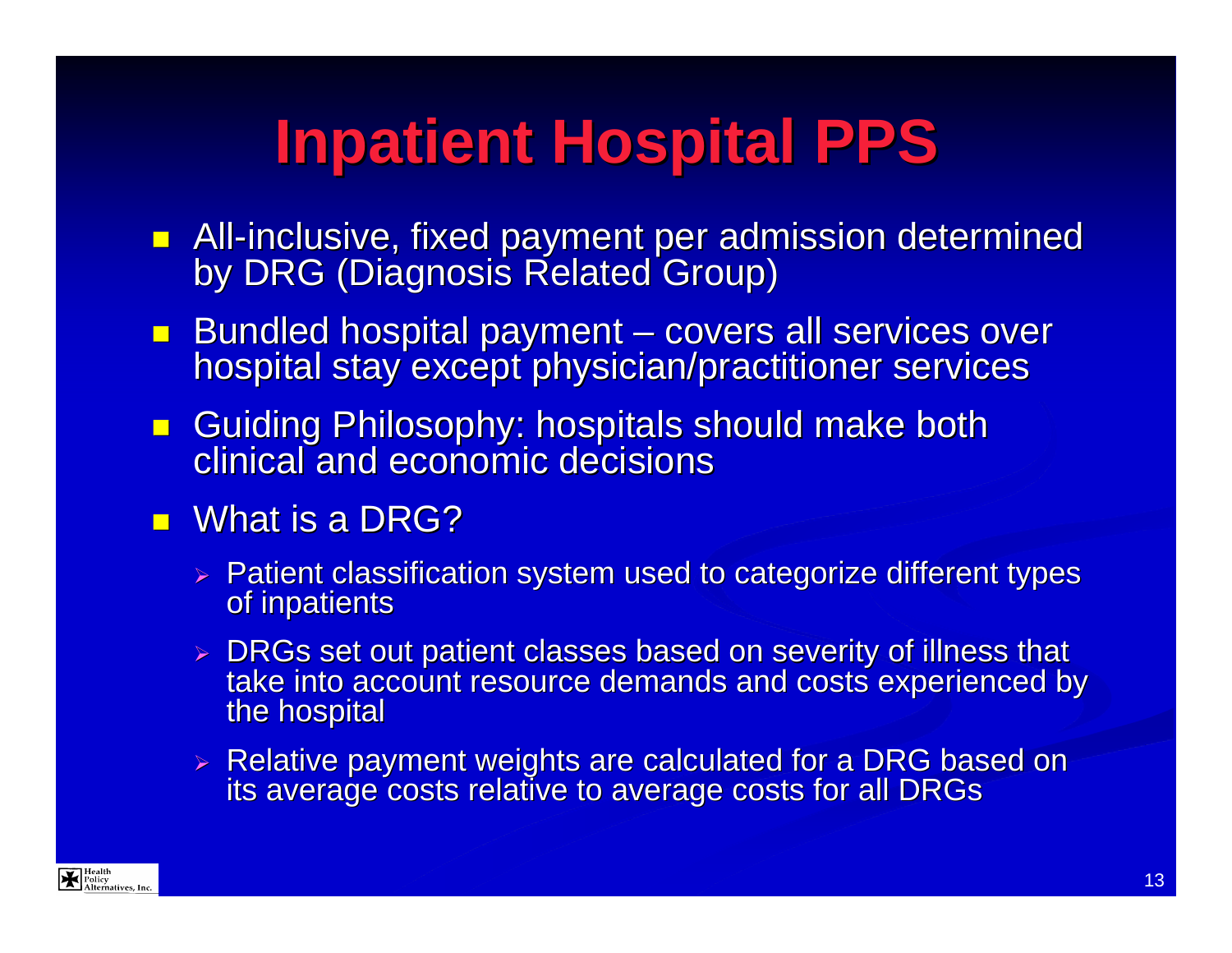## **Inpatient Hospital PPS**

#### **Ranks** Assignment to DRG based on

- $\triangleright$  Specific principal diagnosis: the cause for admission as determined after treatment and discharge
- $\triangleright$  Age of patient
- ▶ Presence of major surgical procedure (surgical DRGs) or absence thereof (medical DRGs)
- **> Complications and co-morbidities**
- **DRG weights are re-calibrated annually** 
	- $\triangleright$  Adjust to new technology with two-year lag
	- > Special add-on payments sooner for qualifying new technologies